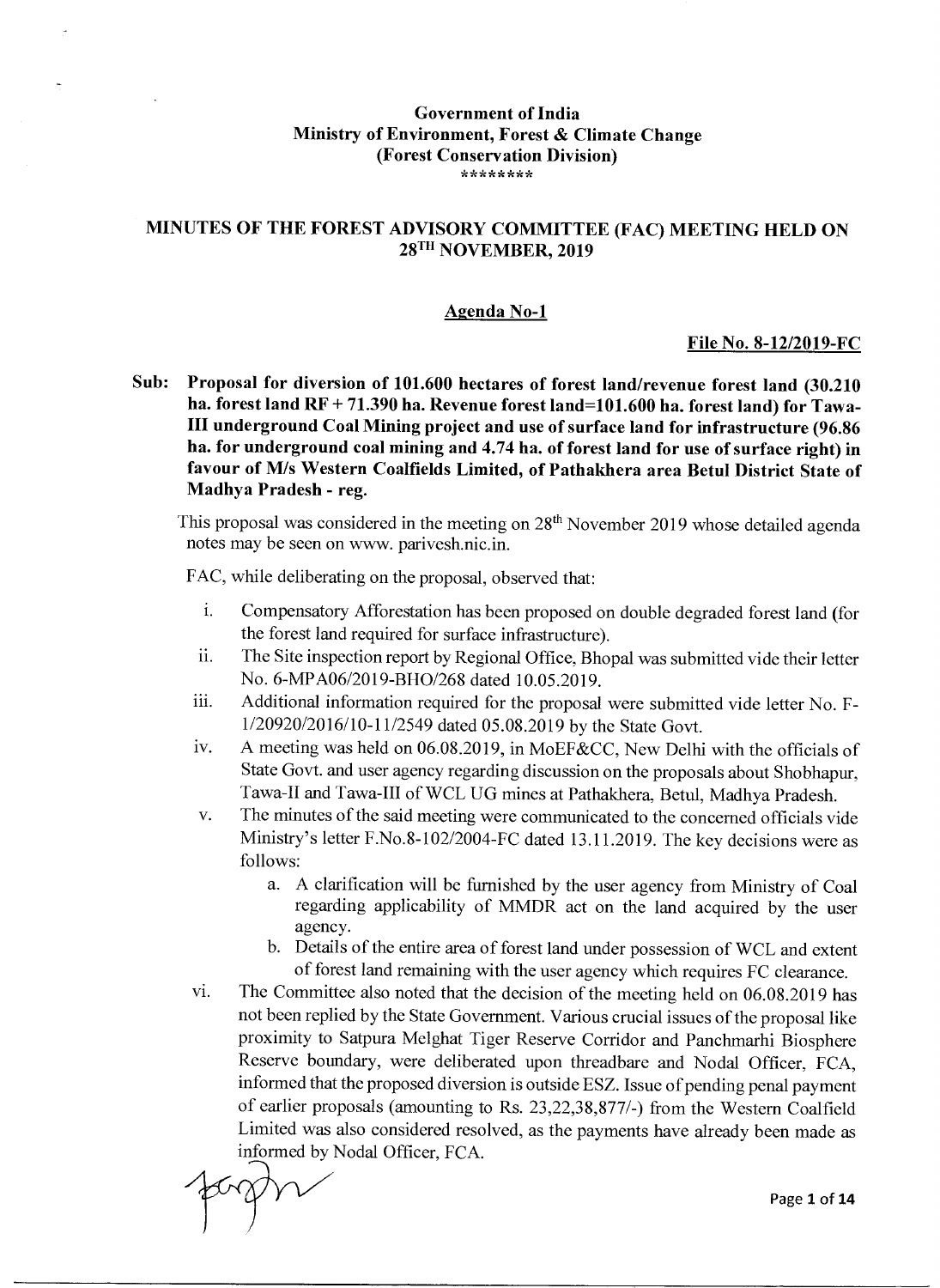#### Decision of FAC:

FAC recommended the proposal for in-principle approval with general, standard and following specific conditions:

- i. The mine reclamation plan shall be submitted prior to Stage-II approval.<br>ii. Documents regarding deposit of Rs. 23.22.38.877/- in CAMPA in co
- Documents regarding deposit of Rs. 23,22,38,877/- in CAMPA in compliance to Stage-I of 90 ha shall be submitted prior to Stage-II approval.
- iii. The information sought vide meeting held on 06.08.2019 shall be furnished before Stage- II approval.
- iv. 25% of NPV as admissible for the region shall be levied, due to the fact that report on Subsidence Prediction and Management for Tawa-III mentions likely subsidence factor is 10 mm or more.

\*\*\*\*

ferstr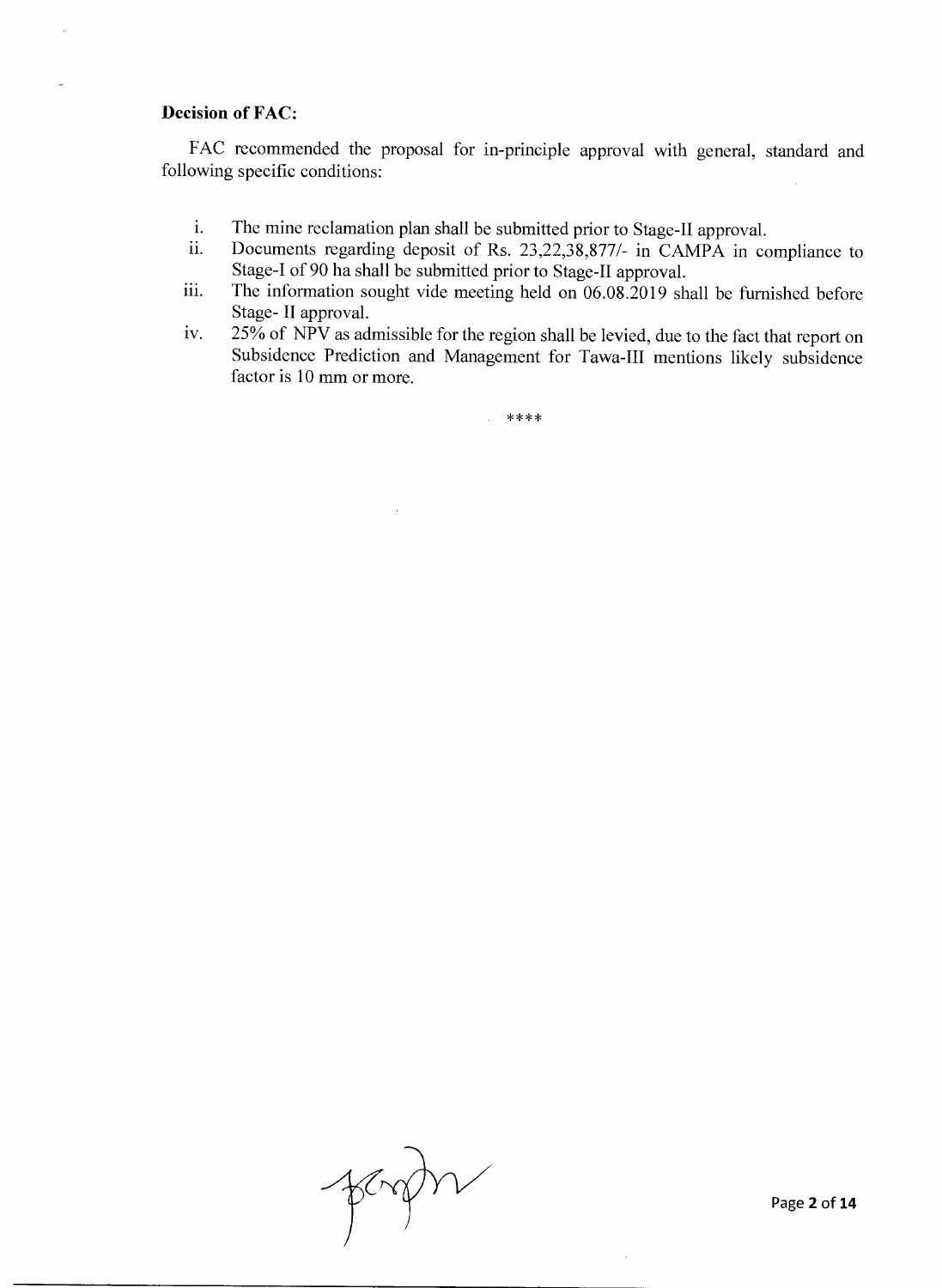## **Agenda No-2**

#### **F. No. 8-30/2019-FC**

## **Sub: Proposal for diversion of 98.00 hectare of forest land, under Forest (Conservation) Act, 1980, for relocation of Village Malni Part-4 from Satpura Tiger Reserve, District Hoshangabad, Madhya Pradesh State-regarding**

This proposal was considered by FAC in its meeting on 28<sup>th</sup> November 2019. The detailed agenda notes may be seen on www. parivesh.nic.in.

While deliberating on the proposal, FAC observed that:

- i. The instant proposal is covered under the purview of the Ministry's guidelines dt. 20.05.2019 regarding relocation of villages from National Parks, Sanctuaries and Tiger reserves. CA and NPV are also not applicable in such cases.
- ii. DSS analysis reports that the proposed area is classified as High Conservation value (HVC) zone/Inviolate as per Decision Rule 1 and out of total proposed area, 49 ha of land is having the canopy density of scrub and 49 ha of land as Non forest in terms of forest classes (as per the ISFR 2015).
- iii. The area from where relocation is proposed, has high conservation value.
- iv. Specific recommendation has not been provided by the State Government.

#### **Decision of FAC:**

After thorough deliberations and discussions with the Nodal Officer, FCA, Government of Madhya Pradesh and Deputy Director General of Forests, Regional Office, Bhopal, FAC **recommended for in-principle approval** with general, standard and following specific conditions:

- 1. The complete compliance of FRA, 2006 as per norms shall be submitted.
- 2. The KML file along with geo spatial details of Village Malni Part-4 which is to be relocated from Satpura Tiger Reserve District Hoshangabad, Madhya Pradesh shall be submitted prior to Stage-II approval.
- 3. Details of rehabilitation plan and associated funding arrangements shall also be provided for record purposes prior to Stage **II** approval.

\*\*\*\*

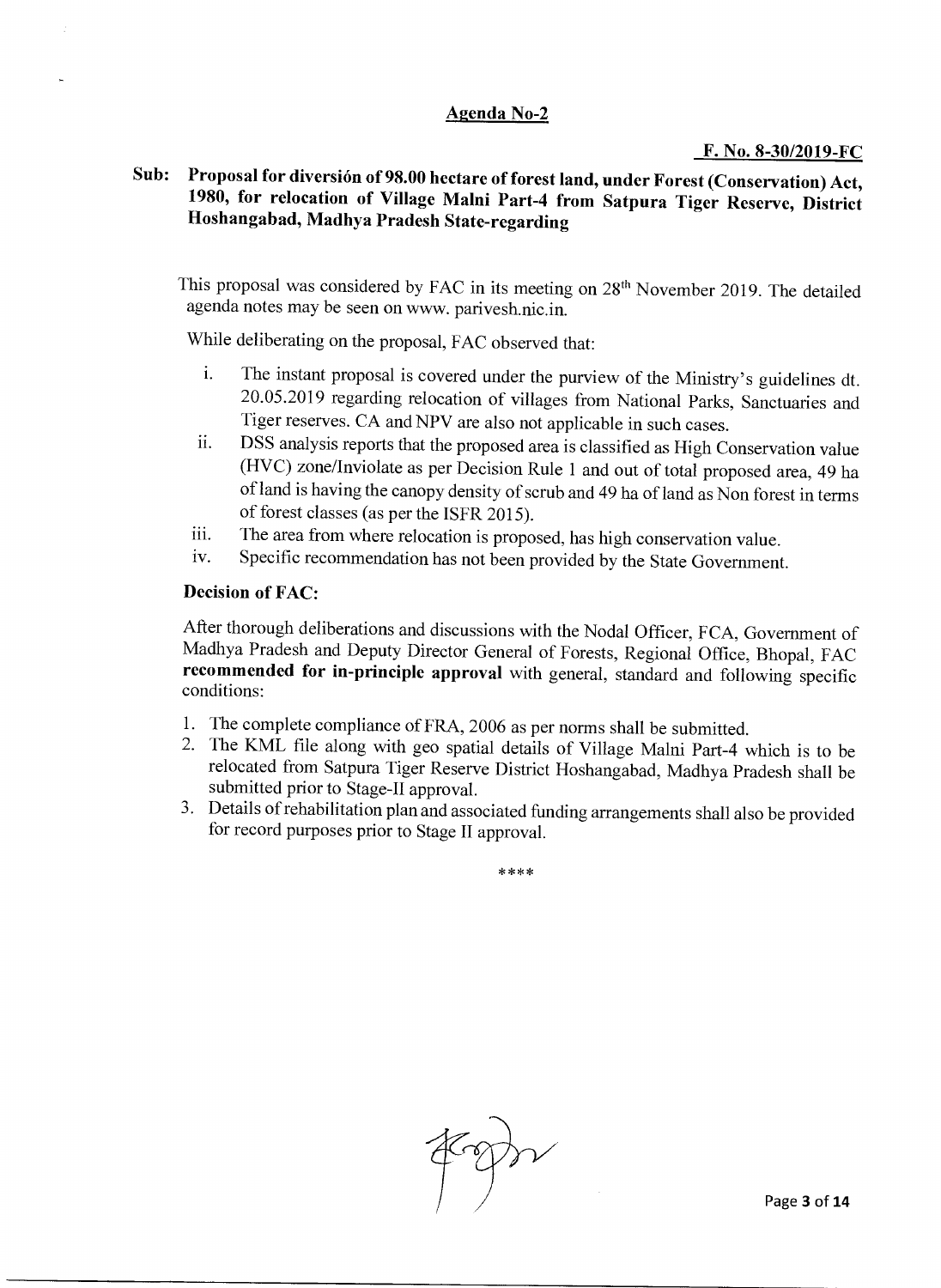#### **Agenda no 3**

**Proposal for change in land use pattern in already approved land use plan over 304.75 hectares (originally applied 323.09 hectares) of forest land (273.68 hectares within the Dulanga coal block and 31.07 hectares of forest land outside the coal block) including 4.94 hectares of forest land coming within the safety zone area in Dulanga Coal Mining Projects spread over Revenue villages of Dulanga, Majhapara, Manoharpur, Kathafali, Beldihi, Khuntijharia and Khapurikachhar and Dhanuardihi RF, Giripahad RF and Satparlia RF in IB valley coalfields Ltd. in favour of M/s National Thermal Power Corporation Ltd. in Sundargarh Forest Division of Sundergarh District, Odisha** 

The above stated agenda item was considered by FAC in its meeting on 28.11.19. The corresponding agenda note may be seen at parivesh.nic.in.

FAC after through deliberation and discussion observed that

- 1. Stage-II/ final approval for diversion of 304.75 ha (originally applied 323.09 hectares) of forest land in favour of M/s National Thermal Power Corporation Ltd. in Sundargarh Forest Division of Sundergarh District, Odisha was granted vide this Ministry's letter dated 23.12.2015.
- 2. The State Government of Odisha's letter No.10F (Cons) 201/16-16849/F&E dated 31.08.2019 forwarded a proposal for **change in land use pattern in already approved land use plan over 304.75 ha** for consideration and approval of Government of India.
- 3. It was informed by the representatives of user agency in the meeting that due to Land acquisition and R&R issues the area selected for dumping in non forest area could not be utilized, which is causing the delay in production of minerals in the existing mine.
- 4. As per approved scheduled land use plan, 510.78 ha (which includes 258.06 ha of forest land and 252.72 ha of non forest land) has been kept as excavation area. Now it is proposed that out of 510.78 ha the user agency may be allowed to use 24.8 ha (7.80 ha forest land and 17.00 ha non forest land) for surface dump prior to excavation. This dump will later be shifted to the area actually allocated for dump once the LA and R&R issues are resolved.

#### **Decision of FAC:**

FAC after thorough deliberation and discussion with Nodal office Odisha through video conference, In-charge Regional office, Bhubaneswar and representative of user agency, agreed to the justification of the State Government and observed that the part of area stipulated to excavation can be allowed for utilization of surface dump for a short period till the issue of LA and R&R is settled.

FAC recommended the proposal of state government for change in land use in the approval granted to the said project vide this Ministry's letter dated 23.12.2015.

\*\*\*\*\*\*

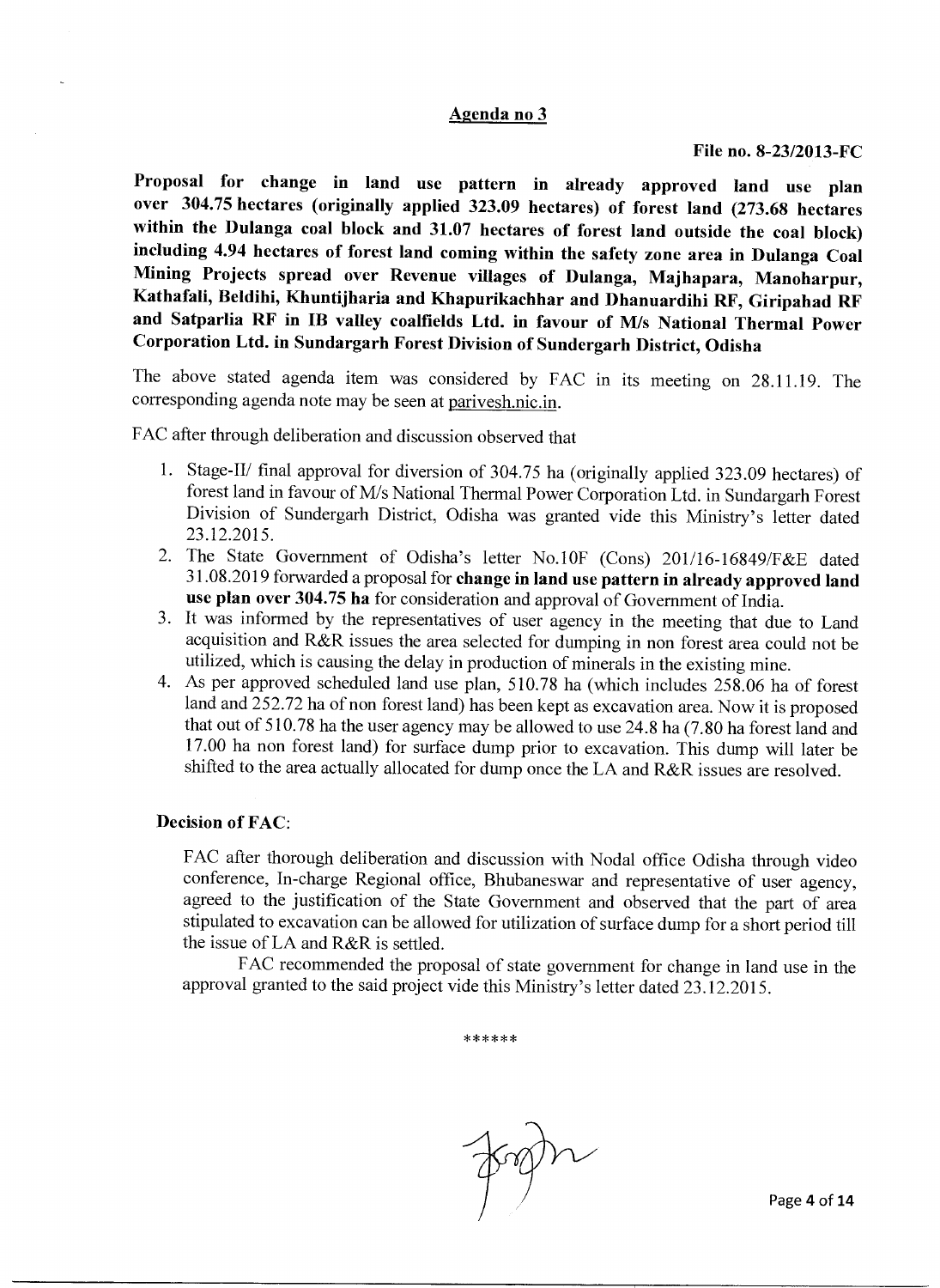#### **Agenda No-4**

#### **F.No. 8-646/1984-FC**

**Subject: Re-diversion of 3.574 ha. of forest land (already diverted 41,111.97 ha. of forest land) for Pamkhedi Micro Irrigation Project lifting of water from Narmada Sagar Multipurpose Project, District Khandwa Madhya Pradesh State.** 

This proposal was considered in the FAC meeting on 28<sup>th</sup> November 2019 whose detailed agenda notes may be seen on www. parivesh.nic.in.

While deliberating on the proposal FAC observed that:

- 1. The original proposal was accorded approval on 07.10.1987 under FC Act.
- 2. Further, the State Government vide their letter No. F-5/111/84/10/3 dated 12.11.1999 had sought approval for diversion of 41,111.97 ha.  $+308.47$  ha. of forest land in Khandwa, Dewas Hoshangabad Districts, for the Narmada Sagar Multi-purpose project, for lifting of the ban on felling/cutting of trees and the approval of the same had been issued by Ministry vide letter No. 8-646/84-FC(pt). dated 22.11.2000.
- 3. Subsequently, the State Government vide their letter No. 92/10/Irrigation/14/54/2834 dated 06.09.2000 had sought approval for diversion of 34.754 ha of forest land to NVDA for construction of Indira Sagar Pariyojana Canal - Main canal Phase-I, district East Nimar (Khandwa), Madhya Pradesh and the Ministry had approved the same vide its lett. Dt. 17.01.2002.
- 4. Now the State Government vide its letter No. F-3/117/2019/10-11/10/3470 dated 30.10.2019 has submitted the instant proposal for re-diversion of (change in land use) of forest land for Pamkhedi Micro Irrigation Project lifting of water from Narmada Sagar Multipurpose Project, District Khandwa Madhya Pradesh State. The details of change of land use from submergence are provided below in a table:

| Component    | Area (in ha) |  |
|--------------|--------------|--|
| Bund         | 2.196        |  |
| Pump House   | 0.250        |  |
| Channel      | 1.128        |  |
| <b>Total</b> | 3.574        |  |

5. Para 5.6 (a) of the FCA Handbook, 2019 will be applicable and compensatory afforestation shall not be applicable in this proposal.

#### **Decision of FAC:**

FAC after thorough deliberation and discussion with Nodal Officer (FCA) of the State, recommended the proposal for in-principle approval with general and standard conditions.

\*\*\*\*\*\*\*

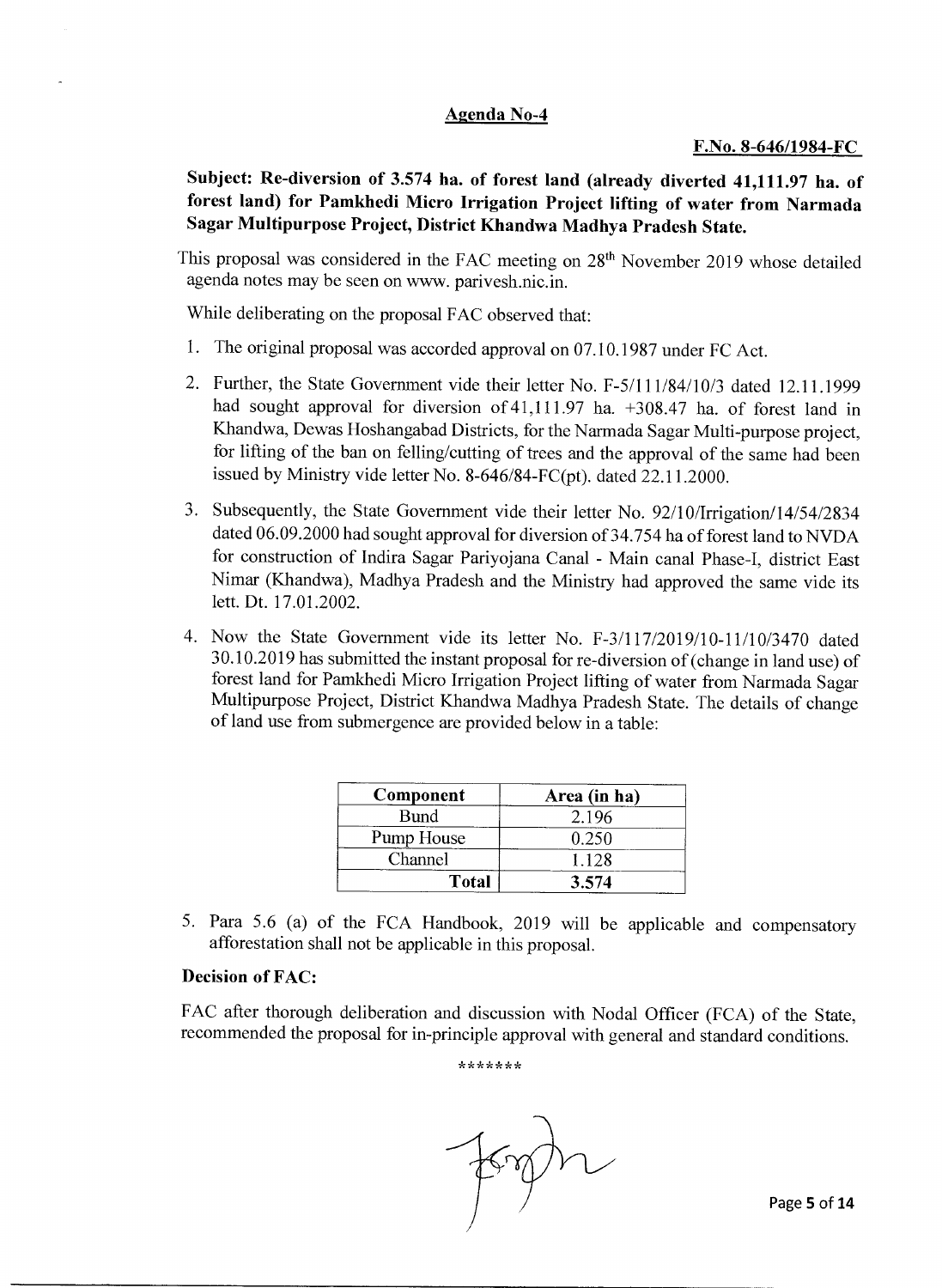#### **Agenda No 5**

#### **F. No. 8-34/2013-FC**

## **Sub: Diversion of 98.59 ha of Forest Land for Tikok Open Cast Project in Saleki PRF under Digboi Division by North Eastern Coalfield, Coal India Ltd., Assam.**

The above stated agenda item was considered by FAC in its meeting on 28.11.19. The corresponding agenda note may be seen at parivesh.nic.in. FAC after through deliberation and discussion observed that

- 1. The proposal was earlier considered by FAC on  $10-11<sup>th</sup>$  June, 2013. After detailed deliberation it was recommended for approval with general, standard and following additional conditions:-
	- (i) The user agency will obtain clearance from NBWL before stage-II approval of the proposal and the user agency will be complying with all recommendation/condition imposed by NBWL.
	- (ii) The State Government will also prepare Regional Wildlife Plan for the region and the user agency will be liable to bear the proportionate cost of that plan before Stage-II approval.
	- (iii) Only trees enumerated in the proposal will be felled. The State Government will also institute a study of Biodiversity in that area at the cost of user Agency.
	- (iv) The State Government should raise penal CA over the degraded forest land twice in extent of the area broken up and utilized by the user agency since 2003 i.e. 57.20 ha (44.27 ha broken up and utilized from 2003 and 12.93 ha broken up before 2003 but utilized from 2003 onward) from the funds to be realized from the user agency.
	- (v) The State Government shall realise from the user agency penal NPV  $\omega$  20% of the rates applicable on the date of grant of Stage-I approval of the forest land utilized for non-forestry purpose (57.20 ha) without obtaining prior approval of the Govt. of India, under the Forest (Conservation) Act, 1980 for each year or fraction thereof. (Explanation: in case of patch of forest land has been utilized for non-forestry purpose without obtaining prior approval under the Forest (Conservation) Act, 1980 for 3 (three) years, penal NPV to be realized for such forest land will be  $\omega$  60% (20% x 3 years) of the rates applicable on the date of grant of Stage-I approval.

## **The committee also recommended that State Govt. may undertake following studies and submit reports to the Ministry:**

- a. For extensive and intensive habitat management for targeted species (elephants, hoolock gibbon, leopard, avifauna) and floral diversity through a detailed impact study of surrounding area and preparation of time bound Biodiversity Management Plan focusing also on watershed protection and protection of natural aquatic systems available around the mines of NEC at the cost of user agency.
- b. For carrying capacity study of the remaining biodiversity rich area adjoining NEC coalfield in Margherita from a view point whether any more diversion of forest land shall be proper or not for the existence of the faunal species.



Page 6 of 14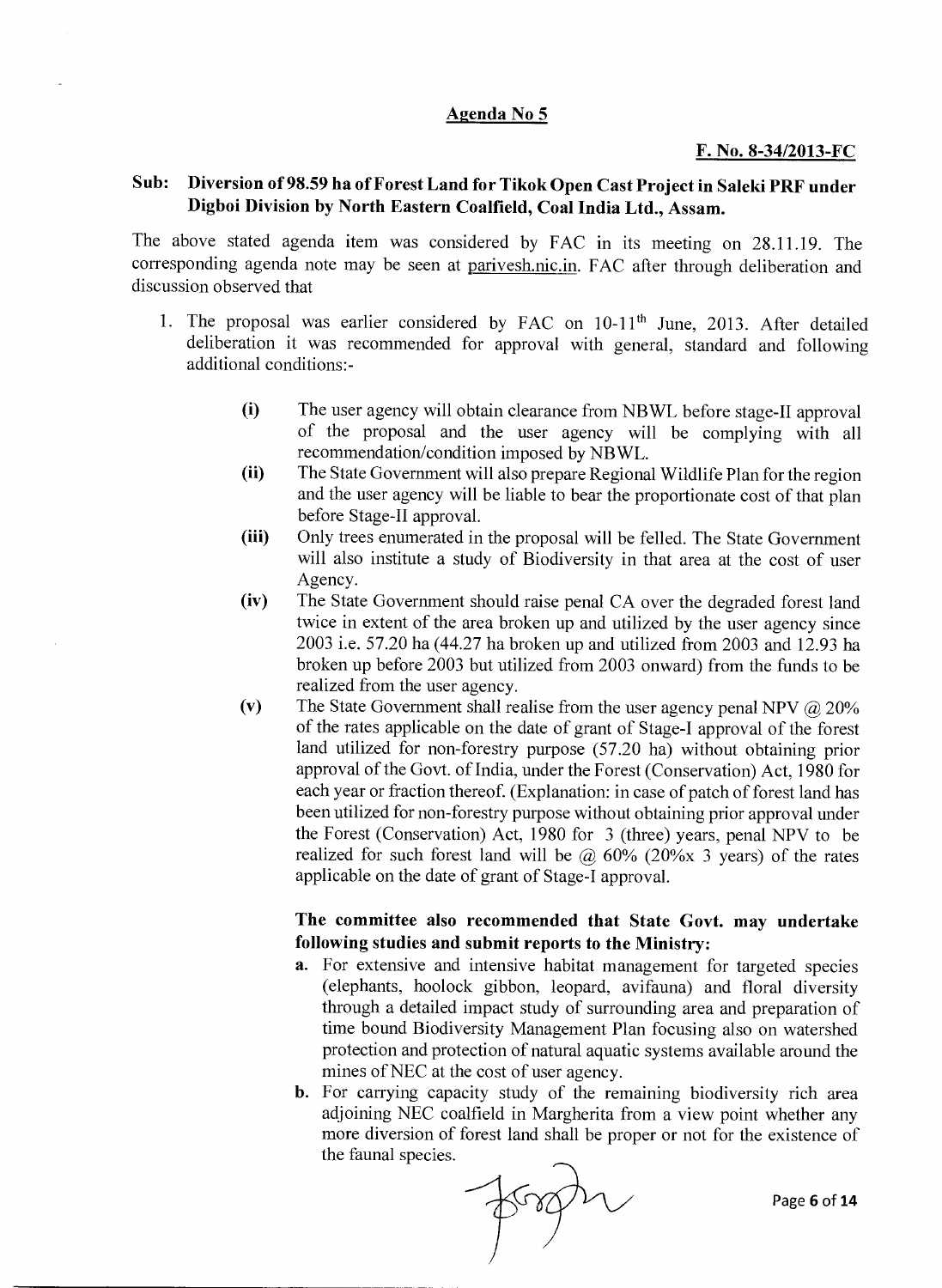- 2. The recommendations of the FAC was moved on file for approval of competent authority when the then DGF&SS vide his note dated 12.07.2013 directed to *take up studies for extensive and intensive habitat management. The wanting report of the Chief Wildlife Warden as stated, should first be called for before obtaining the approval of the competent authority for this project.*
- 3. The observations of DGF was conveyed to the state government vide Ministry's letter dated 05.08.2013 with request to submit the report of Chief Wildlife Warden, mentioned in Part-II of the proposal immediately.
- 4. MoEF&CC did not receive any reply from the state government till 19.11.2019. The FAC took note of latest communication by the state government in which Chief Wildlife Warden had clearly conveyed that the matter has been placed before State Board of Wildlife, which had forwarded the proposal to National Board of Wildlife (NBWL) with recommendation to comply with the mitigation measures as suggested by Expert committee.
- 5. It is further informed that at present the proposal is under consideration of the Standing committee of NBWL, MoEF&CC and CWLW office is not in position to furnish comments in this regard.
- 6. FAC also took a note of the site inspection report submitted by Regional Office.

## **Decision of FAC**

FAC had thorough deliberation and discussion with Dy DG regional office Shillong through Video conference and Nodal officer (Assam) through telephone. The matter was further discussed with the representatives of user agency. After discussion it was observed that site Inspection carried out by regional office recently clearly pointed out that the user agency is continuing with mining activity over the forest area after the proposal was recommended by FAC in 2013. It also conveyed that the user agency is continuously working in the area after expiry of original lease period in 2003. In this regard FAC observed that the violation done by user agency since 2003 to 2013 had been appropriately discussed in 2013 by FAC and accordingly it had recommended appropriate action. As on date, state government should not have allowed mining in the area prior to final approval under FCA 1980. There has been gross neglect on this account on behalf of state government. After perusing all records and facts related to the project proposal FAC **recommended the proposal for approval of Stage-I** with Standard, General and following specific Conditions.

- 1. State government to abide by all conditions as specified in its recommendations of FAC on dated  $10-11$ <sup>th</sup> June 2013.
- 2. In addition to above, State government shall take action for the violation, carried by the user agency after 10-11<sup>th</sup> June 2013, as per para 1.21. of Comprehensive guidelines dated  $28<sup>th</sup>$ March 2019.
- 3. State government shall inquire into the matter of gross violation and identify officials responsible for this violation and action should be taken against them, under intimation to the MoEF&CC.
- 4. User agency shall not carry out any work in violation of the provisions of FCA 1980 till all penalty and compensatory levies are deposited and Stage II approval for the project is granted by MoEF&CC.
- 5. Chief wild life warden shall submit his independent comments as requested by MoEF&CC vide letter dated 5.8.2013.

\*\*\*\*\*\*

Page 7 of **14**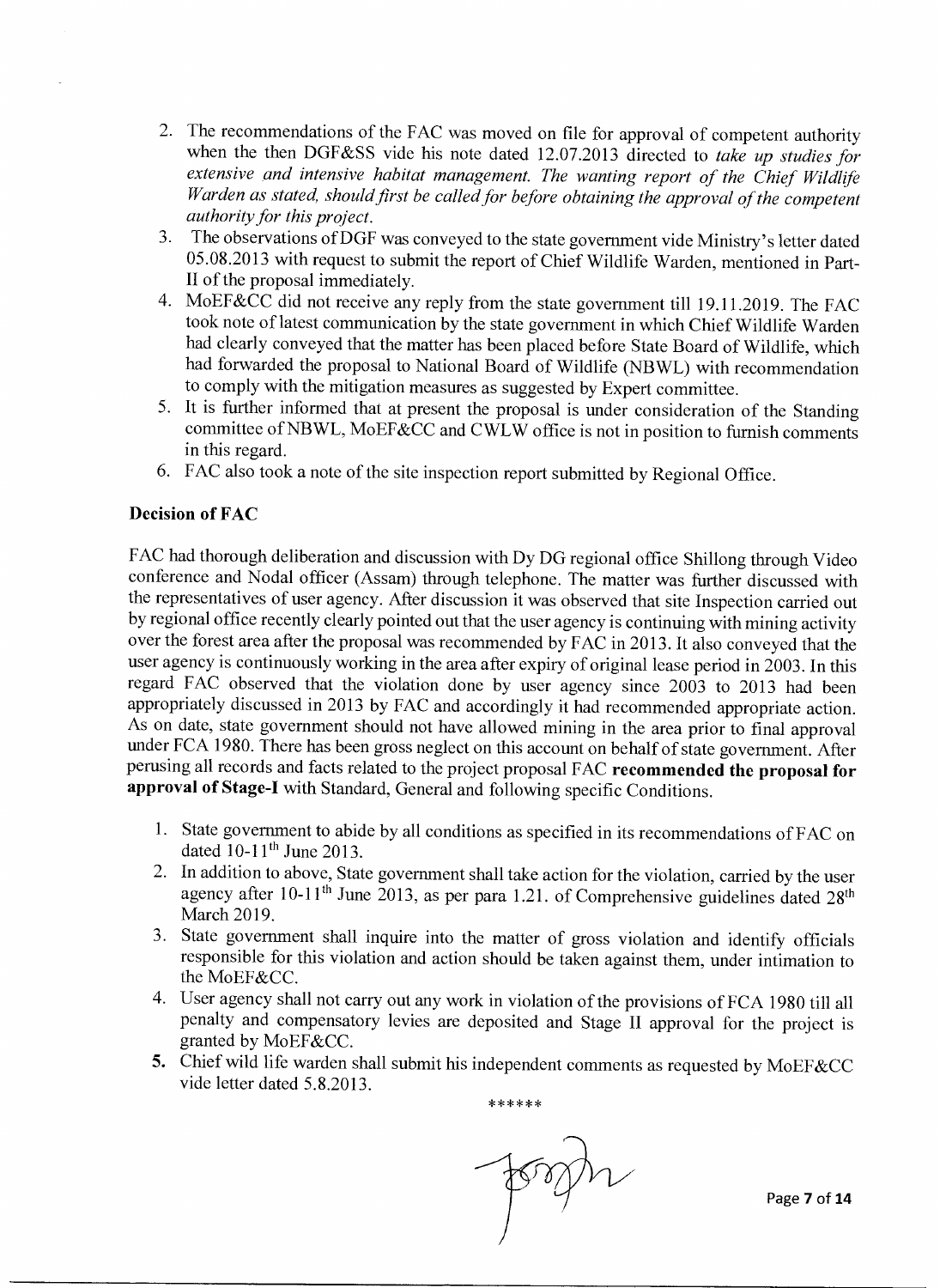#### **Agenda No-6**

#### **Policy issue no.: 1**

#### **F.No.FC-11/224/2019-FC**

**Subject: Matters raised by the Regional Office, Bangalore for clarification on the rate of interest to be levied for the delayed payment of NPV and since when it has to be realized, and Notification of non-forest land for compensatory afforestation as PF/RF prior to the Stage-II approval.** 

Regional Office, Bangalore vide their letter no. 4-KRC 326/2007-BAN/985 dated 24.09.2019and no. 4-KRC 1029/2014-BAN/1078 dated 21.10.2019 raised the following issues for clarification from this Ministry:

## (i) **Advised about the rate of interest to be levied for the delayed payment of NPV and since when it has to be realized:**

#### **Facts about the case**

In-principle approval for renewal of lease for diversion of 10.117 ha of forest land in Sy. No. 25 Al of Avarguppa village in Siddapur taluk for existing Mahatma Gandhi Centenary College building, playground in favour of Shikshana Prasarak Samithi, Siddapur was granted by Regional Office vide their letter dated 23.07.2008 subject to realization of NPV from user agency. Since the compliance report is not received within 5 years from the date of Stage-I clearance, Regional office requested the State Government to directed for submitting action taken report.

The state government vide their letter date 04.02.2019 furnished the compliance report and while forwarding the compliance report, the PCCF has stated that the user agency has continued the use of forest land in question without renewal under Forest (Conservation) Act, 1980 after expiry of original lease period on 03.09.2004 and recommended for realization of penalty/interest for delayed payment of NPV from user agency.

Regional Office also mentioned that there is no specific guideline for imposing penal interest for delayed payment of Compensatory levies and this issue also examine in light of guideline issue by Ministry's letter no. 11-42/2017-FC dated 29.01.2018 and observed that it is not covered in under any clause in the said guideline.

Accordingly, Regional Office requested to advise about the rate of interest to be levied for the delayed payment of NPV and since when it has to be realized.

#### **Decision of FAC**

After thorough deliberation and discussion on the issue FAC observed that this is a peculiar case, which is different from mining and other activities which require constant breaking of land. In all those cases, after expiry of original lease period/FC approval period, the committee can recommend to stop the work immediately prior to appropriate approvals. In the instant case a land was on lease and infrastructure is already constructed over forest land and the proposal is for the approval at the time of renewal. The proposal was considered and in-principle approval was granted in 2008 with stipulation of payment of compensatory levies. The user agency had not complied with the stipulations. At present there is no provision of interest on delayed payment of NPV, as normally stage II cannot be granted without compliance of such payment. In this case it is seen that the user agency is in possession of forest land after expiry of lease

Page 8 of 14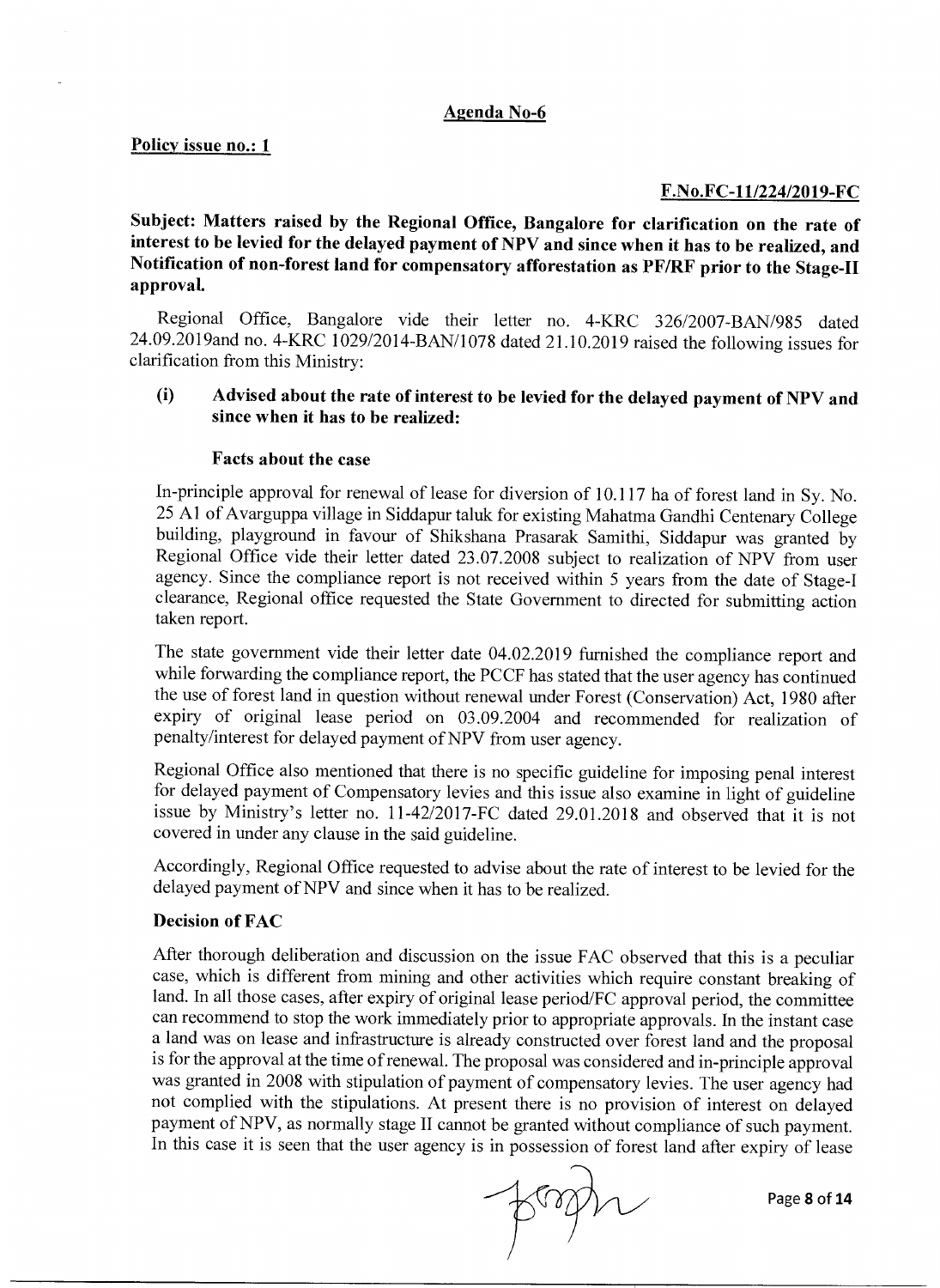period in 2004 till date. This is technical violation of the provisions of FCA 1980. User agency was expected to take all statutory clearances after expiry of lease period which it seems it deliberately delayed. Considering this peculiar situation, it is recommended that user agency shall deposit penal NPV @ 20 per cent of forest land per ha for each year of violation from the date of Actual diversion i.e from the date of expiry of original lease period with maximum up to five times the NPV plus 12 per cent simple interest till the deposit is made

## **(ii) Notification of non-forest land for compensatory afforestation as PF/RF prior to the Stage-II approval- clarification:**

#### **Facts:**

Regional Office, Bangalore referred the Handbook of guidelines under FCA, 1980 as issued vide MoEF&CC's no. 5-2/2017-FC dated 28.03.2019 wherein it was stipulated that the nonforest land transferred and mutated for compensatory afforestation has to be notified as RF/PF prior to the Stage-II approval. As per earlier guidelines, the non-forest land for compensatory afforestation has to be notified by the State Government as PF/RF under Indian Forest Act, 1927 or the State Forest Act within six months of the Stage-II approval. Accordingly, the notification of CA land as RF/PF was not stipulated in respect of proposals given Stage-I approval prior to the issue of the guidelines dated 28.03.2019.

#### **Recommendation of FAC**

After thorough deliberation and discussion FAC recommended that MoEF&CC may clarify that the provisions related to declaration of RF /PF prior to Stage II approval shall be applicable on all such proposal to which Stage I approval has been accorded on or after 28.03.19.

\*\*\*\*\*\*

#### **Policy issue no.: 2**

## **Sub: Modification in CA guidelines 2.3 (iv) &(v). Inclusion of degraded forest for CA can be done in other states.**

#### **FACTS**

- **1.** Principle Chief Conservator of Forests, Goa vide their letter no. 6-853-2019-FD/3896 dated 13.11.2019 informed that several proposals for diversion of forest land pertaining to infrastructure projects of national importance are pending in Goa for approval of the Central Government under the Forest (Conservation) Act, 1980. The main reason being nonavailability of required non-forest or degraded forest land in the State for carrying out compensatory afforestation. The three important projects requiring diversion of forest land awaiting clearance under FCA are mentioned below:
	- i. Doubling of railway lines by the South Western Railway 138.39 ha of forest.
	- ii. Construction of power transmission lines by Goa Tammar Transmission Project Ltd  $-145.94$  ha of forest.
	- iii. Construction of road by National Highway Authority of India 93.45 ha of forest.
- **2.** These three projects require diversion of forest land of around 400 ha and the compensatory afforestation to be carried out in suitable degraded forest land. This amounts to around 800 ha i.e. twice the area of forest land being diverted. However, Goa being a small State with forest and tree cover, together accounting to 68.94% of the total geographical area, finding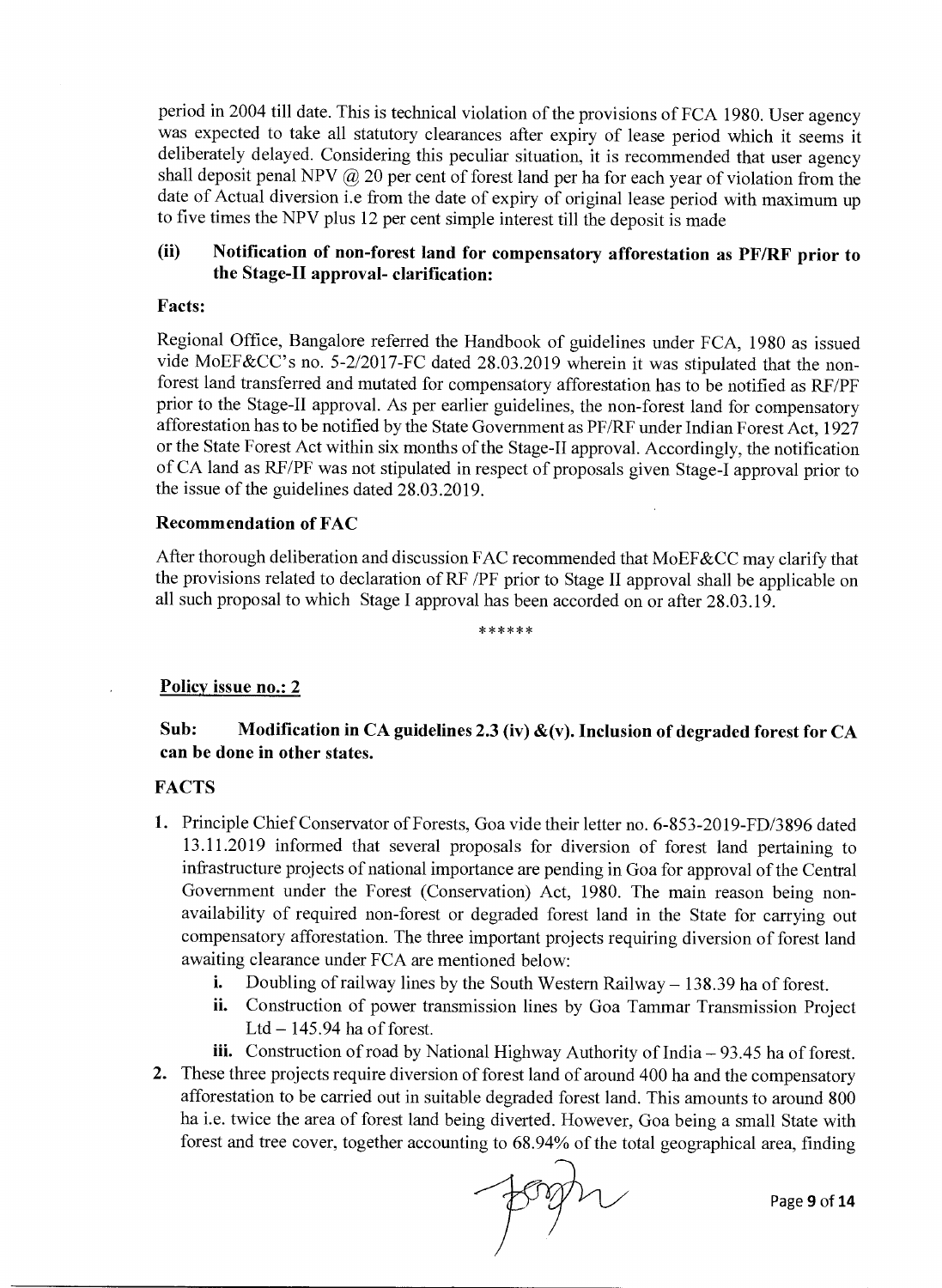suitable degraded forest land for compensatory afforestation is becoming extremely difficult. Remaining lands are covered under CRZ, riverine/ water bodies, habitation, agriculture etc. and are not available for afforestation. Besides, low density forest cover areas comprising open forest/ degraded forest have lateritic rocks and are not suitable for taking up CA. Further, State Government of Goa requested to grant approval of the Ministry for taking up of CA in the neighbouring states in lieu of forest land diverted in state of Goa for the FCA proposals.

**3.** In this context, Para 2.3 (iv)  $\&$  (v) of the Handbook of FCA-1980 states that:

*(iv) In case, non forest land for CA is not available in the same district, it should be identified anywhere else in the concerned/State/Union Territory near to the site of diversion as far as possible, so as to minimize adverse impact on the microecology of the area.* 

*(v) In exceptional cases where non forest land for CA is not available in the same State/UT in which the diversion of forest land is proposed, land for CA can be identified in any other State/UTs, preferably in neighbouring State/UTs. The corresponding amount for carrying out CA shall be deposited in the CAMPA account of the State/UT in which CA is proposed.* 

It is proposed that the State Government may also take non-forest land/ degraded forest land as the case may be.

#### **Decision of FAC:**

After thorough deliberation and discussion FAC recommended that CA guidelines 2.3 (iv)  $\&$ (v). issued vide MoEF $&$ CC's no. 5-2/2017-FC dated 28.03.2019 which is stipulated as *iv) In case, non forest land for CA is not available in the same district, it should be identified anywhere else in the concerned/State/Union Territory near to the site of diversion as far as possible, so as to minimize adverse impact on the micro-ecology of the area.* 

*v) In exceptional cases where non forest land for CA is not available in the same State/UT in which the diversion of forest land is proposed, land for CA can be identified in any other State/UTs, preferably in neighboring State/UTs. The corresponding amount for carrying out CA shall be deposited in the CAMPA account of the State/UT in which CA is proposed.* 

#### **May be read as**

*iv) In case, non forest land/Degraded forest land, as the case may be for CA is not available in the same district, it should be identified anywhere else in the concerned/State/Union Territory near to the site of diversion as far as possible, so as to minimize adverse impact on the micro-ecology of the area.* 

*v) In exceptional cases where non forest land /Degraded forest land, as the case may for CA is not available in the same State/UT in which the diversion of forest land is proposed, land for CA can be identified in any other State/UTs, preferably in neighboring State/UTs.*  The corresponding amount for carrying out CA shall be deposited in the CAMPA account *of the State/UT in which CA is proposed.* 

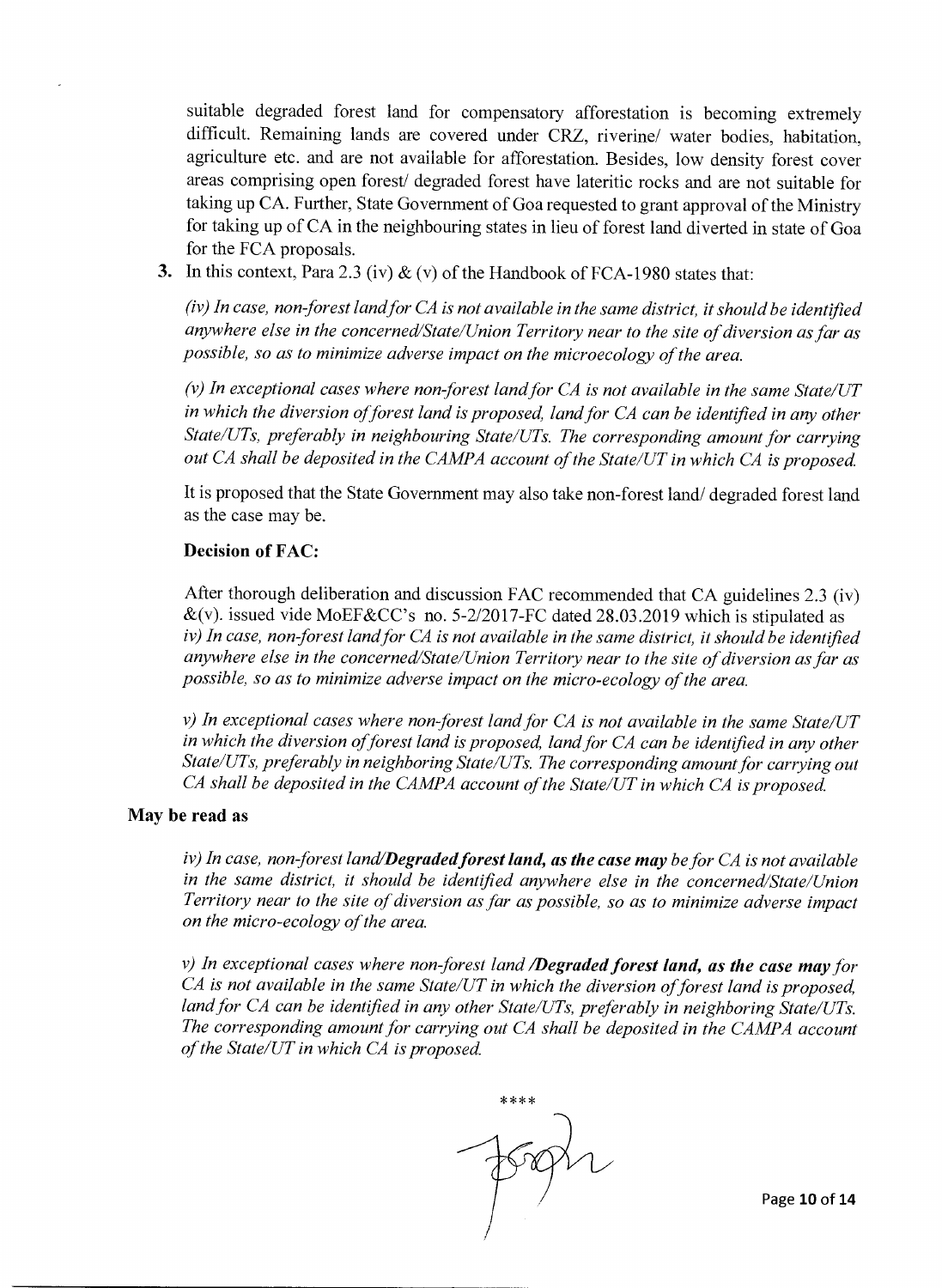#### **Policy issue no.: 3**

## **Sub: Seismic survey guidelines are also applicable for coal sector — clarification is to be issued.**

#### **FACTS**

A meeting was held with the Secretary, Ministry of Coal in which Ministry of Coal asked for clarification if the Guidelines specific to hydrocarbon sector for undertaking 'seismic surveys and exploratory drilling in forest areas as issued vide no 11-423/2011-FC dated 30.09.2019 by MoEF&CC is also applicable for coal sector or not. It was further informed that the procedure and extent of intervention required of seismic survey in coal sector is of similar nature. Thus it was requested that the coal sector shall also be brought under ambit of above stated guidelines.

#### **Decision of FAC**

FAC after thorough deliberation and discussion recommended that MoEF&CC may clarify that the instant guidelines can be made applicable to seismic surveys for purpose of prospecting of different minerals including coal.

\*\*\*\*

#### **Policy Issue no. 4**

## **Subject: Prior Approval under Section-2 (ii) of Forest (Conservation) Act, 1980 of Central Government for various transmission lines under construction/proposed in the state by Uttar Pradesh Power Transmission Corporation Limited and various transmission licences of Uttar Pradesh.**

This policy matter has genesis in reference vide letter no. 1327/14-2-2019-190/G/2018 dated28.06.2019 made by Principal Secretary, Department of Forests, Government of Uttar Pradesh to the Secretary, MoEF&CC, Govt of India. The reference is regarding expediting time consumed in obtaining NOC ( No Objection Certificate) from land owning agencies by user agency/project proponent due to right of way of transmission lines cutting various linear protected forests owned by National Highway Authority of India, State PWD, State Irrigation Department and Indian Railways.

Most of the roads, canals  $\&$  railway lines have declared protected forests along them. These PFs are criss-crossed while aligning transmission lines and alignment without crossing is inevitable. While aligning transmission lines from power production to consumption centres several such PFs are crossed and these patches proposed for diversion are very small in size but being owned by different divisions of same organisations as well as different organisations obtaining NOC prior to submission of proposal to concerned DFO takes lot of time.

This time can be curtailed, if the submission of NOC is made parallel till the proposal is submitted to the deciding authority i.e. State Government if proposal is less than 1 ha in extent, Regional Office from 1ha to 5 ha and Regional Empowered Committee above 5 ha.



Page 11 of 14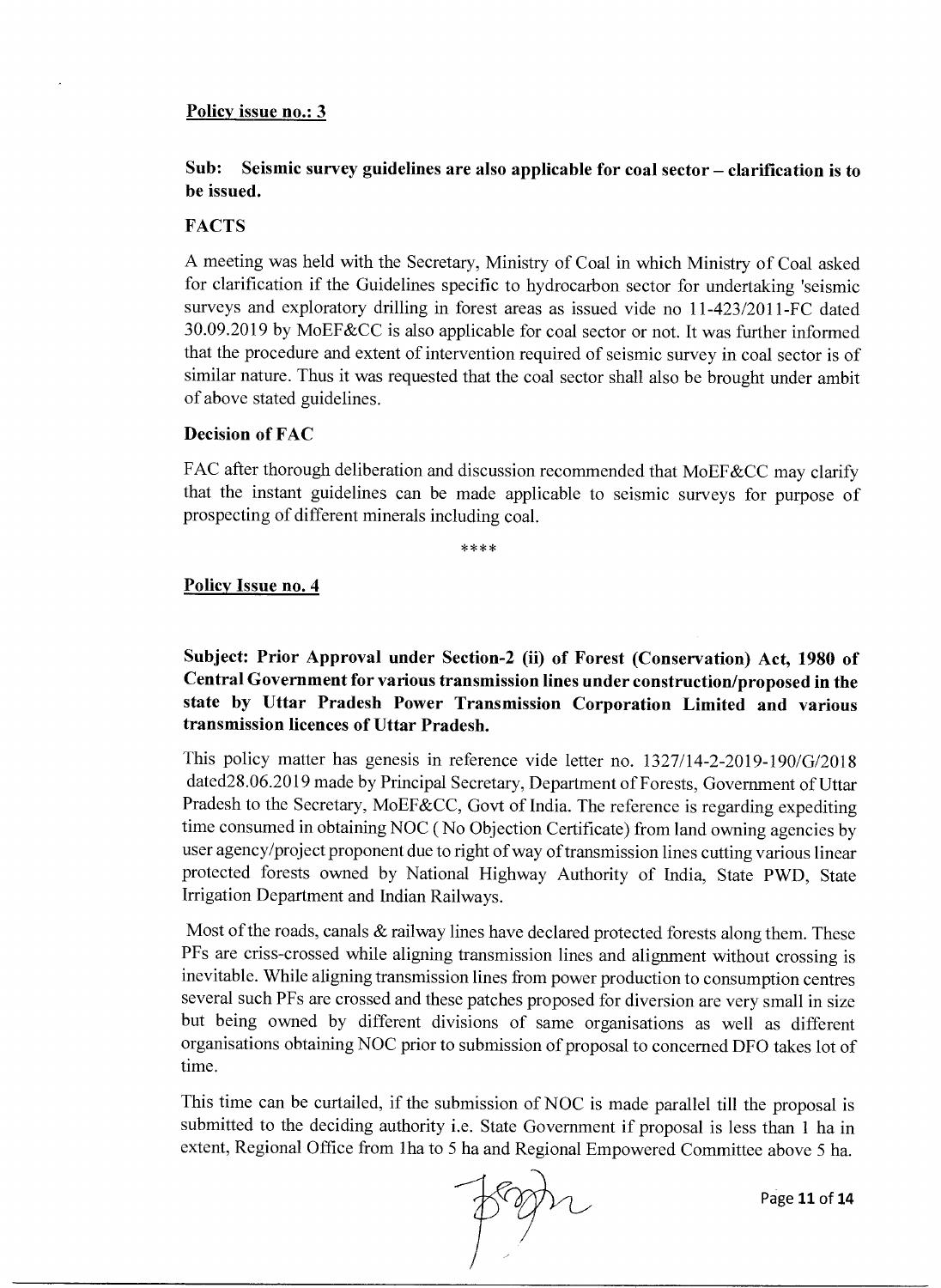It was also observed that mandatory condition of carrying out plantation of dwarf medicinal plants on small patches of diversion below RoW of transmission line becomes wasteful expenditure as managing (protecting) very small patches of insignificant size in field is nearly impossible.

FAC noted that, the matter pertains to seeking NOC (No Objection Certificate) from land owning agencies mainly protected forests in case of linear diversions like road side PF, canal side PF, railway side PF etc. prior to submission to the concerned DFO for processing the FCA proposal for Stage-I approval. Usually linear infrastructure with multiple road, canal, railway crossings etc. entails NOC from land owning department/authority which entails lot of time.

#### **Decision of FAC:**

During deliberations on the matter, FAC recommended that in order to expedite the proposal this NOC submission can be parallel processed and made mandatory prior to reaching to the approving authority i.e. State Govt. in case of general approval: Regional Office upto 5 ha and Regional Empowered Committee more than 5 ha.

FAC also deliberated on the matter that creation and maintenance of plantation of dwarf species (preferably medicinal plants) in the right of way under transmission line in case of small areas (below 0.1 ha) are not cost effective and productive in nature. Therefore, FAC recommended that in such cases the user agency in consultation with State Forest Department shall identify a degraded forest area adjoining to the proposed Transmission line and plantation of dwarf species (preferably medicinal plants) in the right of way under transmission line in case of small areas (below 0.1 ha) shall be carried out on such degraded forest area.

 $****$ 

#### **Policy issue no.: 5**

#### **File No.11-423/2011-FC**

**Sub: Proposal seeking diversion of forest land for non-forestry purposes under the Forest (Conservation) Act, 1980 — Special consideration of compensatory afforestation in forest rich States-reg.** 

**A clarification on the date of applicability of point (b) of the guideline no 11-423/2011- FC dated 22"d may 2019 has been sought by many states:** 

## **which reads as**

**b)** *Isolated patches having area less than 5 ha are difficult to manage as forests. Hence, no*  non-forest, having area less than 5 ha area shall be accepted for CA purpose. However, land parcels, if contiguous to RF/PF, can be accepted for CA irrespective of their sizes, *subject to their suitability for CA. In case of forest area under diversion is less than 5 ha, efforts should be made to identify non forest land contiguous to some RF/PF. User agency shall fence all such land parcels properly and mutate the same in the name of Forest Department before handing them over to the Forest Department. All such land parcels shall* 



Page 12 of 14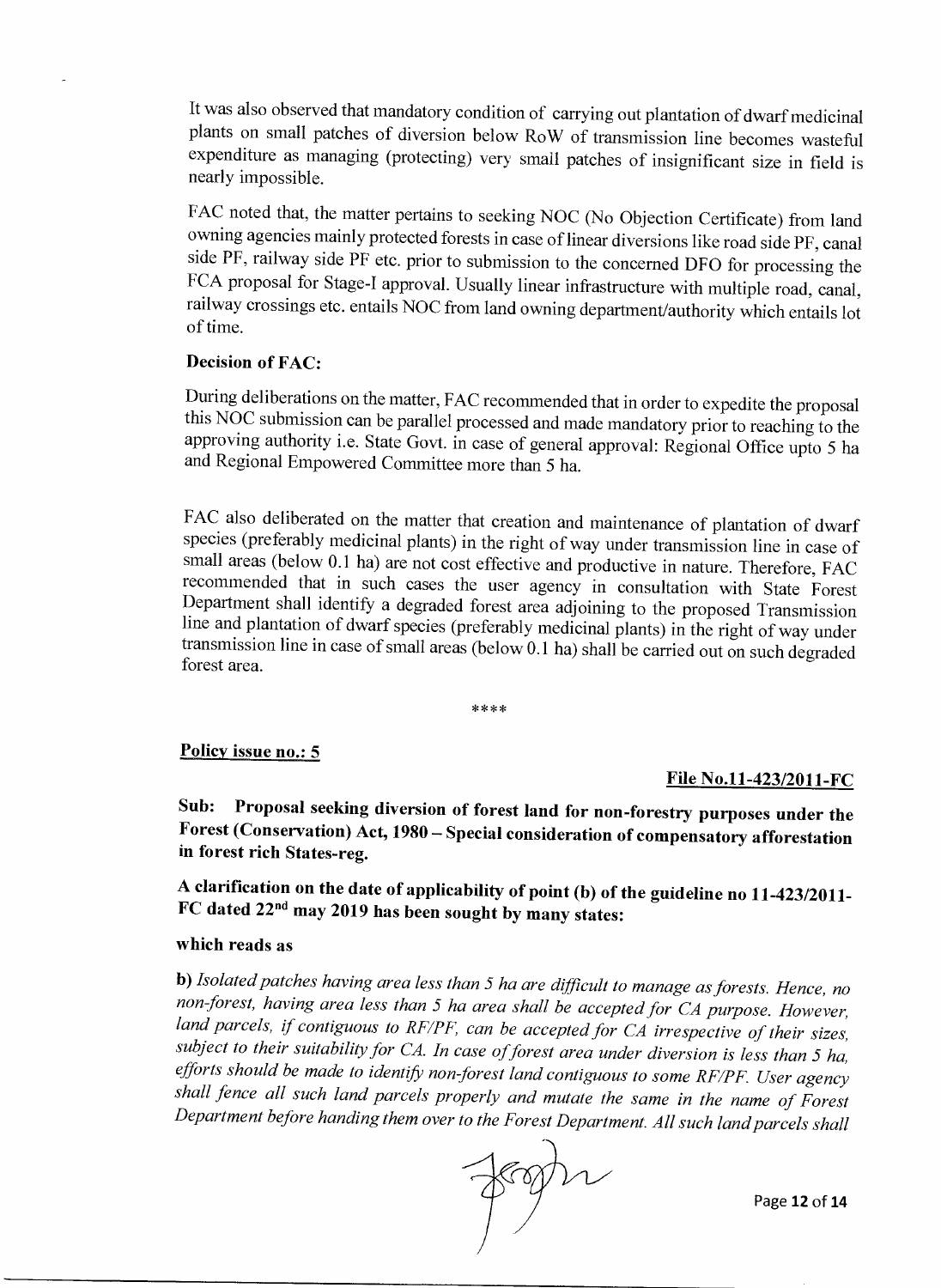*be compact (i.e. without any pockets of habitation or non forest land) and free from any encumbrances* 

## Recommendation of FAC:

The issue was deliberated in detail and it was recommended to clarify that this provision shall be applicable for all proposals which are submitted for approval for non forest use of forest land under FCA 1980 to MoEF&CC by the state government after 22nd may 2019.

\*\*\*\*\*\*

## Policy issue 6

# Regarding refund of interest accrued on compensatory levies in respect of proposal withdrawn/closed by the State Government — reg.

## **FACTS**

- 1. Extant case pertains to the refund of interest amount of Rs. 44,50,606/- accrued on compensatory levies realized from the User Agency M/s Aji Engineering in lieu of diversion of 4.16 ha of forest land. Fact of the case, in brief are given as under:
- 2. Proposal involving project cost of Rs. 59 crores, had been granted Stage-I approval for diversion of 4.16 ha of forest land on 22.11.2007 by the Regional Office of the Ministry at Bangaluru. However, before grant of Stage-II approval, it was revealed that an area of 75 ha, coming under the submergence, was not included in the proposal. Accordingly, Regional Office, after obtaining clarification from the Ministry, requested the State Government to include area of 75 ha in the proposal. However, user agency in view of the fact that inclusion of additional area will render the project financially unviable, scrapped the project and withdrawn the proposal under the FC Act.
- 3. Subsequently on the request of the User Agency, compensatory levies of Rs. 45,26,080/ were refunded to the User Agency by the CAMPA. However, User Agency, adverting to the cost of Rs. 90 lakh incurred on the project during the intervening period, had further sought intervention from the Hon'ble High Court of Karnataka to get refund of 44,50,606/- on account of interest accrued on the sum during the intervening period. It is also to mention that CAMPA had earlier turned down the request to refund the interest amount on the ground that User Agency has withdrawn the proposal voluntarily.
- 

4. Hon'ble High Court vide its recent order dated 12.07.2019 has directed as under: *5. I have considered the submission made by learned counsel for the parties. 6. In view of the assertion made by learned counsel for the petitioner that petitioner is entitled to interest under the Act and in the fact of the case, I deem it appropriate to*  direct that in case the petitioner submit a fresh representation to the competent *authority with regard to non payment of interest under the Act with in a period of two weeks from the date of receipt of certified copy of the order passed today, the competent authority shall decide the same in light of provisions of the Act by a speaking order within a period of three months from the date of receipt of such representations. 7. It is made clear that this has not expressed any opinion on the merit of the case.* 

*8. Accordingly, the writ petition is disposed of*